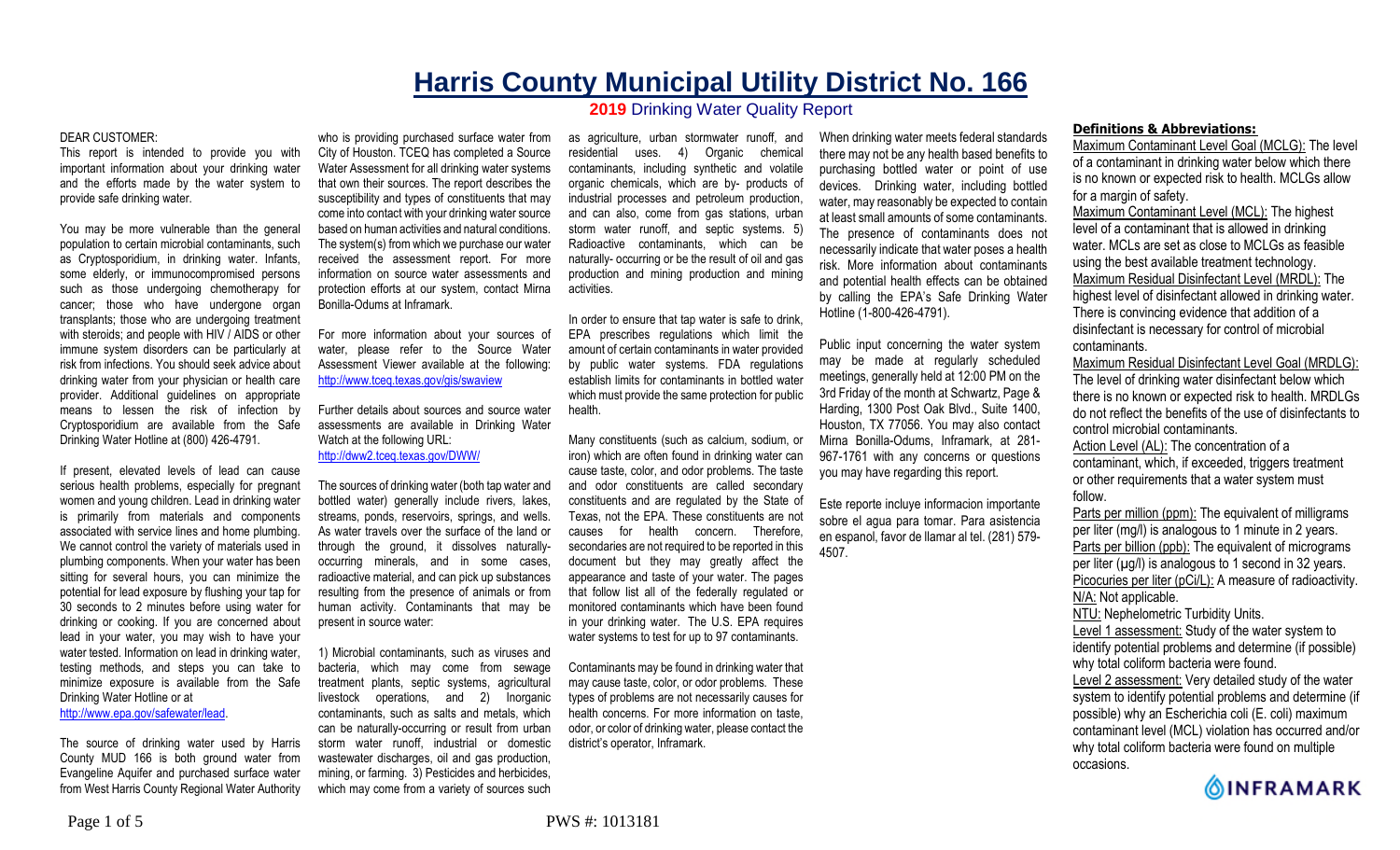| Substance                                                    | Unit<br><b>of</b><br><b>Measure</b> | Year | <b>MCL</b>                         | Average<br>Level<br><b>Detected</b>  | Minimum - Maximum<br>Level<br><b>Detected</b>            | <b>MCLG</b>  | In.<br>Compliance   | <b>Typical Sources</b>                                                                                     |
|--------------------------------------------------------------|-------------------------------------|------|------------------------------------|--------------------------------------|----------------------------------------------------------|--------------|---------------------|------------------------------------------------------------------------------------------------------------|
| <b>Inorganic Contaminants (Regulated at the Water Plant)</b> |                                     |      |                                    |                                      |                                                          |              |                     |                                                                                                            |
| Nitrate                                                      | ppm                                 | 2019 | 10                                 | 0.48                                 | $0.14 - 1.04$                                            | 10           | <b>Yes</b>          | Runoff from fertilizer use; leaching from septic tanks, sewage; erosion of natural deposits.               |
| <b>Disinfectant Byproducts</b>                               |                                     |      |                                    |                                      |                                                          |              |                     |                                                                                                            |
| Haloacetic Acids (HAA5)                                      | ppb                                 | 2019 | 60                                 | 33.5                                 | $33.5 - 33.5$                                            | $\mathbf 0$  | <b>Yes</b>          | By-product of drinking water disinfection.                                                                 |
| <b>Total Trihalomethanes</b>                                 | ppb                                 | 2019 | 80                                 | 30.8                                 | $30.8 - 30.8$                                            | $\mathbf 0$  | <b>Yes</b>          | By-product of drinking water disinfection.                                                                 |
| <b>Substance</b>                                             | Unit<br><b>of</b><br><b>Measure</b> | Year | <b>MRDL</b>                        | Average<br>Level<br><b>Detected</b>  | Minimum - Maximum<br>Level<br><b>Detected</b>            | <b>MRDLG</b> | $\ln$<br>Compliance | <b>Typical Sources</b>                                                                                     |
| <b>Maximum Residual Disinfectant Level</b>                   |                                     |      |                                    |                                      |                                                          |              |                     |                                                                                                            |
| <b>Chlorine Residual</b>                                     | ppm                                 | 2019 | 4.0                                | 3.38                                 | $3.13 - 3.81$                                            | 4.0          | Yes                 | Water additive used to control microbes.                                                                   |
| <b>Substance</b>                                             | Unit<br>οf<br><b>Measure</b>        | Year | 90th<br><b>Percentile</b><br>Value | <b>EPA</b><br><b>Action</b><br>Level | Number of<br><b>Results above</b><br><b>Action Level</b> | <b>MCLG</b>  | In<br>Compliance    | <b>Typical Sources</b>                                                                                     |
| <b>Lead and Copper (Regulated at Customers Tap)</b>          |                                     |      |                                    |                                      |                                                          |              |                     |                                                                                                            |
| Lead                                                         | ppb                                 | 2017 | $\mathbf 0$                        | 15                                   | $\mathbf 0$                                              | 0            | <b>Yes</b>          | Corrosion of household plumbing systems; erosion of natural deposits.                                      |
| Copper                                                       | ppm                                 | 2017 | 0.528                              | 1.3                                  | 0                                                        | 1.3          | <b>Yes</b>          | Corrosion of household plumbing systems, erosion of natural deposits; leaching from wood<br>preservatives. |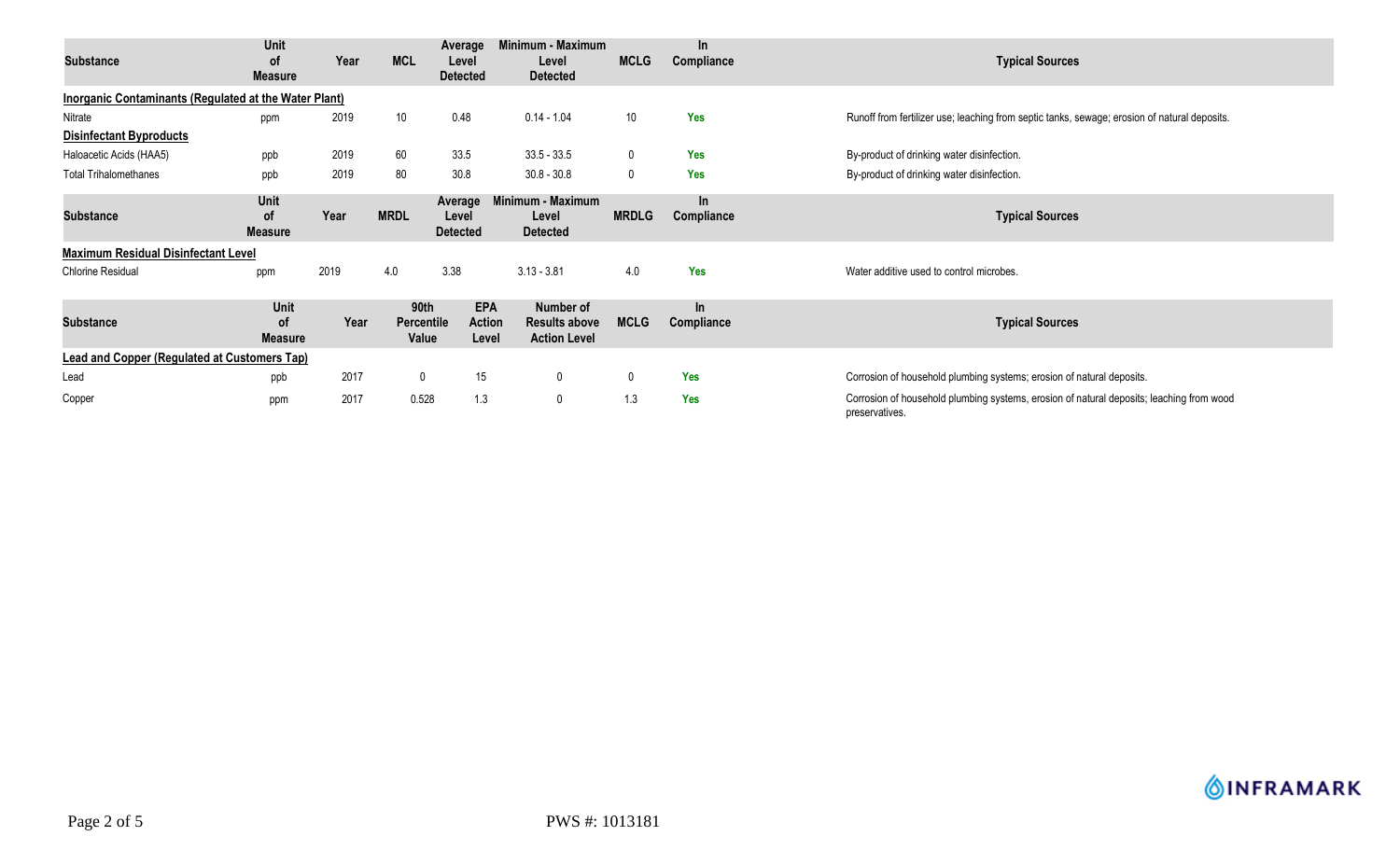# **Our Water Supply System Received Water From City of Houston due to Surface Water Agreement Water Quality Results are Listed Below**

| <b>Substance</b>                                                          | Unit<br>0f<br><b>Measure</b> | Year | <b>MCL</b>      | Average<br>Level<br><b>Detected</b> | Minimum - Maximum<br>Level<br><b>Detected</b> | <b>MCLG</b>    | In.<br>Compliance | <b>Typical Sources</b>                                                                                                                                                                                                         |
|---------------------------------------------------------------------------|------------------------------|------|-----------------|-------------------------------------|-----------------------------------------------|----------------|-------------------|--------------------------------------------------------------------------------------------------------------------------------------------------------------------------------------------------------------------------------|
| <b>Radioactive Contaminants (Regulated at the Water Plant)</b>            |                              |      |                 |                                     |                                               |                |                   |                                                                                                                                                                                                                                |
| Uranium                                                                   | ug/L                         | 2019 | $30\,$          | 3                                   | $3 - 3$                                       | $\mathbf 0$    | <b>Yes</b>        | Erosion of natural deposits.                                                                                                                                                                                                   |
| Gross Alpha                                                               | pCi/L                        | 2019 | 15              | $\overline{4}$                      | $4 - 4$                                       | 0              | <b>Yes</b>        | Erosion of natural deposits.                                                                                                                                                                                                   |
| <b>Synthetic Organic Contaminants Including Pesticides and Herbicides</b> |                              |      |                 |                                     |                                               |                |                   |                                                                                                                                                                                                                                |
| Simazine                                                                  | ppb                          | 2019 |                 | 0.1                                 | $0 - 0.16$                                    | $\overline{4}$ | Yes               | Herbicide runoff.                                                                                                                                                                                                              |
| Atrazine                                                                  | ppb                          | 2019 | 3               | 0.13                                | $0 - 0.2$                                     | 3              | <b>Yes</b>        | Runoff from herbicide used on row crops.                                                                                                                                                                                       |
| <b>Unregulated Contaminants</b>                                           |                              |      |                 |                                     |                                               |                |                   |                                                                                                                                                                                                                                |
| Bromoform                                                                 | ppb                          | 2019 | N/A             | 1.7                                 | $0 - 3.7$                                     | N/A            | Yes               | By-product of drinking water disinfection.                                                                                                                                                                                     |
| Bromodichloromethane                                                      | ppb                          | 2019 | N/A             | 4.88                                | $1.2 - 8.2$                                   | N/A            | Yes               | By-product of drinking water disinfection.                                                                                                                                                                                     |
| Dibromochloromethane                                                      | ppb                          | 2019 | N/A             | 1.4                                 | $0 - 3.3$                                     | N/A            | <b>Yes</b>        | By-product of drinking water disinfection.                                                                                                                                                                                     |
| Chloroform                                                                | ppb                          | 2019 | N/A             | 16.95                               | $1.1 - 32$                                    | N/A            | <b>Yes</b>        | By-product of drinking water disinfection.                                                                                                                                                                                     |
| Manganese                                                                 | ppm                          | 2019 | N/A             | 0.01                                | $0 - 0.0546$                                  | N/A            | <b>Yes</b>        | Abundant naturally occurring element.                                                                                                                                                                                          |
| regulation is warranted.                                                  |                              |      |                 |                                     |                                               |                |                   | Unregulated contaminants are those for which EPA has not established drinking water standards. The purpose of unregulated contaminant monitoring is to assist EPA in determining the occurrence of unregulated contaminants in |
| Inorganic Contaminants (Regulated at the Water Plant)                     |                              |      |                 |                                     |                                               |                |                   |                                                                                                                                                                                                                                |
| Arsenic                                                                   | ppb                          | 2019 | 10              | 3.43                                | $0 - 8$                                       | 0              | Yes               | Erosion of natural deposits; runoff from orchards; runoff from glass, and electronics production<br>wastes.                                                                                                                    |
| Barium                                                                    | ppm                          | 2019 | $\overline{2}$  | 0.18                                | $0.0226 - 0.4$                                | 2              | Yes               | Discharge of drilling wastes; discharge from metal refineries; erosion of natural deposits.                                                                                                                                    |
| Chromium                                                                  | ppb                          | 2019 | 100             | 8.9                                 | $0 - 14.3$                                    | 100            | <b>Yes</b>        | <b>Natural Erosion</b>                                                                                                                                                                                                         |
| Selenium                                                                  | ppb                          | 2019 | 50              | 4.87                                | $0 - 12.9$                                    | 50             | <b>Yes</b>        | Erosion of natural deposits.                                                                                                                                                                                                   |
| Nitrate                                                                   | ppm                          | 2019 | 10 <sup>°</sup> | 0.26                                | $0 - 1.02$                                    | 10             | <b>Yes</b>        | Runoff from fertilizer use; leaching from septic tanks, sewage; erosion of natural deposits.                                                                                                                                   |
| Fluoride                                                                  | ppm                          | 2019 | $\overline{4}$  | 0.27                                | $0 - 0.74$                                    | $\overline{4}$ | <b>Yes</b>        | Erosion of natural deposits; water additive which promotes strong teeth; discharge from fertilizer and<br>aluminum factories.                                                                                                  |
| Cyanide                                                                   | ppb                          | 2019 | 200             | 32.22                               | $0 - 80$                                      | 200            | <b>Yes</b>        | Discharge from plastic and fertilizer factories; discharge from steel/metal factories.                                                                                                                                         |
| <b>Turbidity</b>                                                          |                              |      |                 |                                     |                                               |                |                   |                                                                                                                                                                                                                                |
| Turbidity                                                                 | <b>NTU</b>                   | 2019 |                 | 0.25                                | $0.06 - 0.52$                                 | N/A            | <b>Yes</b>        | Soil runoff.                                                                                                                                                                                                                   |

Turbidity has no health effects. However, turbidity can interfere with disinfection and provide a medium for microbial growth. Turbidity may indicate the presence of disease-causing organisms. These organisms include bacte symptoms such as nausea, cramps, diarrhea and associated headaches.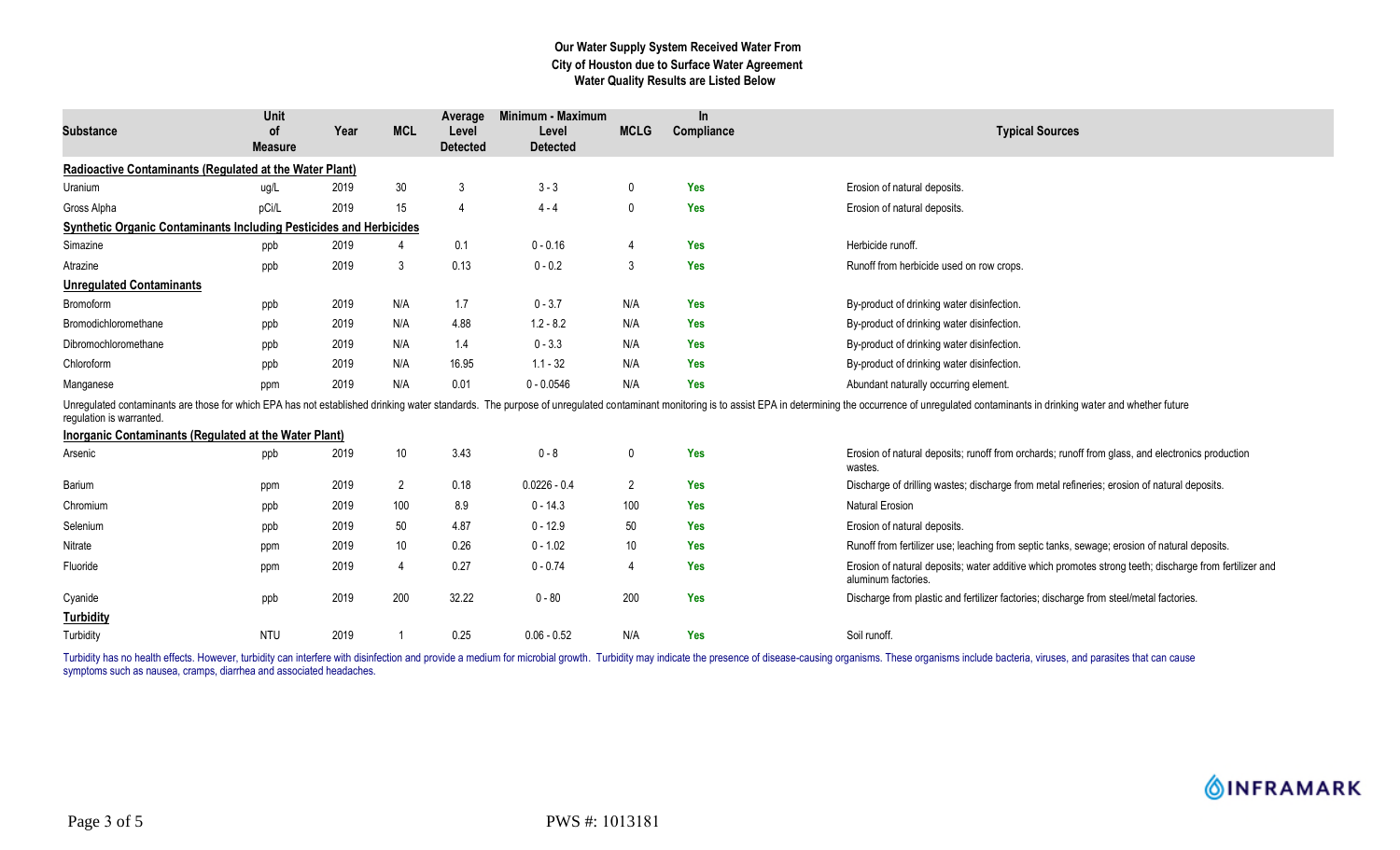# **Our Water Supply System Received Water From Harris County Municipal Utility District No. 276 All Year Due To The Fact That Harris County MUD No. 166 Does Not Have A Water Plant Water Quality Results are Listed Below**

|                                                                           | Unit                                |      |                | Average                             | Minimum - Maximum                             |                | In.               |                                                                                                                                                                                                                                |  |  |  |
|---------------------------------------------------------------------------|-------------------------------------|------|----------------|-------------------------------------|-----------------------------------------------|----------------|-------------------|--------------------------------------------------------------------------------------------------------------------------------------------------------------------------------------------------------------------------------|--|--|--|
| <b>Substance</b>                                                          | 0f<br><b>Measure</b>                | Year | <b>MCL</b>     | Level<br><b>Detected</b>            | Level<br><b>Detected</b>                      | <b>MCLG</b>    | Compliance        | <b>Typical Sources</b>                                                                                                                                                                                                         |  |  |  |
| Radioactive Contaminants (Regulated at the Water Plant)                   |                                     |      |                |                                     |                                               |                |                   |                                                                                                                                                                                                                                |  |  |  |
| Combined Radium                                                           | pCi/L                               | 2015 | 5              | 1.5                                 | $1.5 - 1.5$                                   | $\mathbf{0}$   | <b>Yes</b>        | Erosion of natural deposits.                                                                                                                                                                                                   |  |  |  |
| Uranium                                                                   | ug/L                                | 2015 | 30             | 0.0012                              | $0.0012 - 0.0012$                             | $\mathbf{0}$   | <b>Yes</b>        | Erosion of natural deposits.                                                                                                                                                                                                   |  |  |  |
| Gross Beta                                                                | pCi/L                               | 2015 | 50             | 4.1                                 | $4.1 - 4.1$                                   | $\Omega$       | <b>Yes</b>        | Decay of natural and man-made deposits.                                                                                                                                                                                        |  |  |  |
| <b>Synthetic Organic Contaminants Including Pesticides and Herbicides</b> |                                     |      |                |                                     |                                               |                |                   |                                                                                                                                                                                                                                |  |  |  |
| Simazine                                                                  | ppb                                 | 2019 | $\overline{4}$ | 0.13                                | $0.13 - 0.13$                                 | $\overline{4}$ | <b>Yes</b>        | Herbicide runoff.                                                                                                                                                                                                              |  |  |  |
| Atrazine                                                                  | ppb                                 | 2019 | 3              | 0.1                                 | $0.1 - 0.1$                                   | 3              | <b>Yes</b>        | Runoff from herbicide used on row crops.                                                                                                                                                                                       |  |  |  |
| <b>Unregulated Contaminants</b>                                           |                                     |      |                |                                     |                                               |                |                   |                                                                                                                                                                                                                                |  |  |  |
| Chloroform                                                                | ppb                                 | 2019 | N/A            | 24                                  | $24 - 24$                                     | N/A            | <b>Yes</b>        | By-product of drinking water disinfection.                                                                                                                                                                                     |  |  |  |
| Bromodichloromethane                                                      | ppb                                 | 2019 | N/A            | 5.1                                 | $5.1 - 5.1$                                   | N/A            | <b>Yes</b>        | By-product of drinking water disinfection.                                                                                                                                                                                     |  |  |  |
| regulation is warranted.                                                  |                                     |      |                |                                     |                                               |                |                   | Unregulated contaminants are those for which EPA has not established drinking water standards. The purpose of unregulated contaminant monitoring is to assist EPA in determining the occurrence of unregulated contaminants in |  |  |  |
| Inorganic Contaminants (Regulated at the Water Plant)                     |                                     |      |                |                                     |                                               |                |                   |                                                                                                                                                                                                                                |  |  |  |
| Nitrate                                                                   | ppm                                 | 2019 | 10             | 0.48                                | $0.14 - 1.01$                                 | 10             | Yes               | Runoff from fertilizer use; leaching from septic tanks, sewage; erosion of natural deposits.                                                                                                                                   |  |  |  |
| Fluoride                                                                  | ppm                                 | 2019 | $\overline{4}$ | 0.14                                | $0.14 - 0.14$                                 | 4              | <b>Yes</b>        | Erosion of natural deposits; water additive which promotes strong teeth; discharge from fertilizer and<br>aluminum factories.                                                                                                  |  |  |  |
| Cyanide                                                                   | ppb                                 | 2017 | 200            | 90                                  | $90 - 90$                                     | 200            | Yes               | Discharge from plastic and fertilizer factories; discharge from steel/metal factories.                                                                                                                                         |  |  |  |
| Barium                                                                    | ppm                                 | 2019 | 2              | 0.04                                | $0.04 - 0.04$                                 | 2              | <b>Yes</b>        | Discharge of drilling wastes; discharge from metal refineries; erosion of natural deposits.                                                                                                                                    |  |  |  |
| <b>Disinfectant Byproducts</b>                                            |                                     |      |                |                                     |                                               |                |                   |                                                                                                                                                                                                                                |  |  |  |
| Haloacetic Acids (HAA5)                                                   | ppb                                 | 2019 | 60             | 27.33                               | $14.6 - 37.1$                                 | 0              | <b>Yes</b>        | By-product of drinking water disinfection.                                                                                                                                                                                     |  |  |  |
| <b>Total Trihalomethanes</b>                                              | ppb                                 | 2019 | 80             | 29.46                               | $25.4 - 32.5$                                 | $\mathbf{0}$   | <b>Yes</b>        | By-product of drinking water disinfection.                                                                                                                                                                                     |  |  |  |
| <b>Substance</b>                                                          | Unit<br><b>of</b><br><b>Measure</b> | Year | <b>MRDL</b>    | Average<br>Level<br><b>Detected</b> | Minimum - Maximum<br>Level<br><b>Detected</b> | <b>MRDLG</b>   | In.<br>Compliance | <b>Typical Sources</b>                                                                                                                                                                                                         |  |  |  |
| <b>Maximum Residual Disinfectant Level</b>                                |                                     |      |                |                                     |                                               |                |                   |                                                                                                                                                                                                                                |  |  |  |
| <b>Chlorine Residual</b>                                                  | ppm                                 | 2019 | 4.0            | 3.41                                | $3.23 - 3.73$                                 | 4.0            | Yes               | Water additive used to control microbes.                                                                                                                                                                                       |  |  |  |